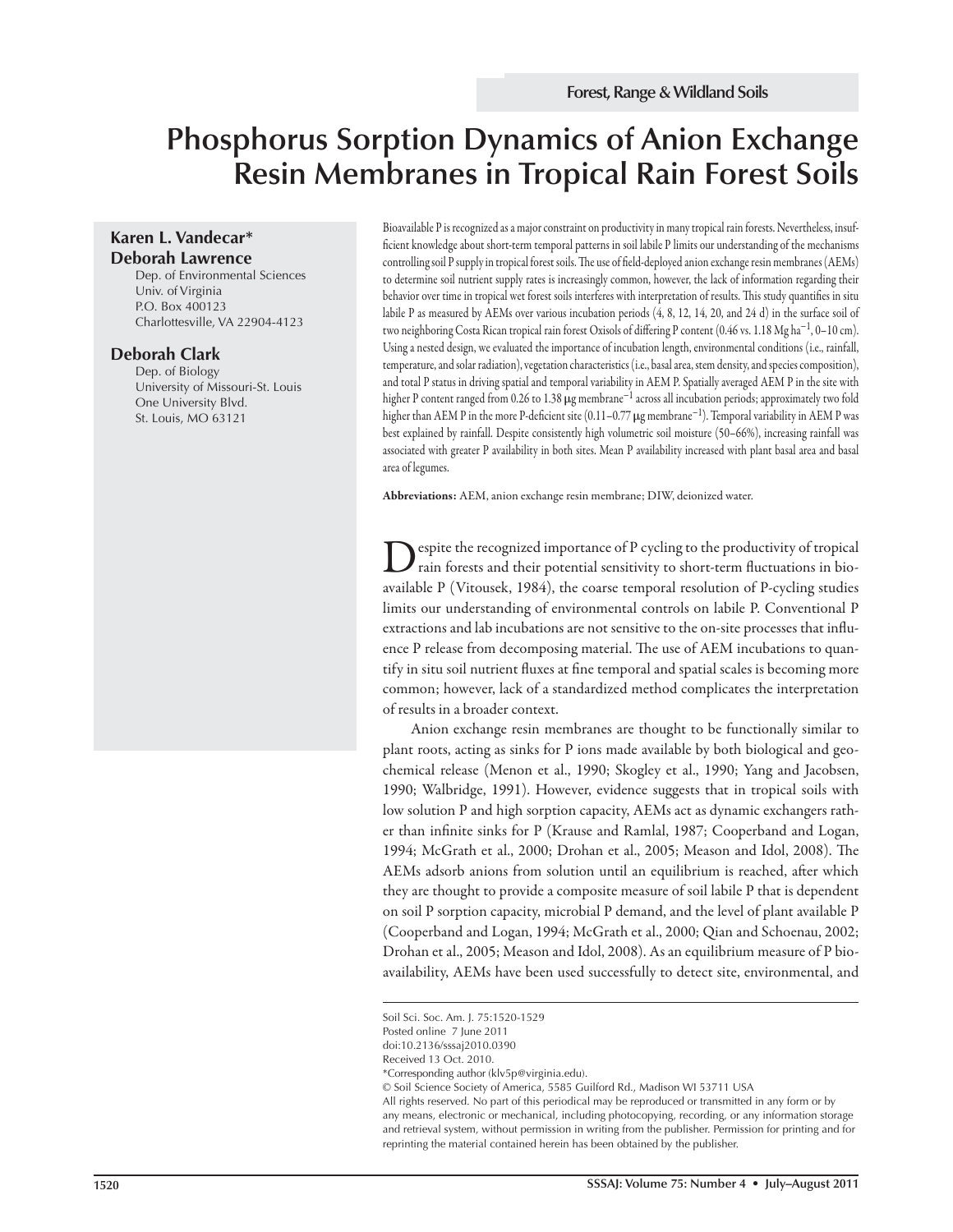treatment effects in tropical soils (McGrath et al., 2000; Idol et al., 2007; Meason and Idol, 2008).

Previous work investigating climatic controls on P supply in tropical soils has focused on seasonal variation and has emphasized the importance of soil moisture in regulating P availability (Singh et al., 1989; Yavitt et al., 1993; Yavitt and Wright, 1996; Lodge et al., 1994; Campo et al., 1998; McGrath et al., 2000). Strong pulses in nutrient availability, observed at the onset of the rainy season in a number of tropical forests (Singh et al., 1989; Davidson et al., 1993; Lodge et al., 1994; McGrath et al., 2000), have been attributed to the lysis of microbial biomass due to osmotic stress as well as leaching of nutrients from litter accumulated during the dry season (Sparling et al., 1987; Singh et al., 1989; Lodge et al., 1994; Grierson et al., 1998; McGrath et al., 2000). However, few studies have investigated fluctuations in soil labile P over days to weeks, particularly in soils at the wet end of the tropical forest precipitation spectrum where seasonal variability in rainfall and litterfall is less pronounced. In tropical forests where precipitation is rarely limiting, soil fertility and litter chemistry drive local-scale variation in decomposition and have the potential to influence the magnitude and timing of P response to environmental conditions (Hobbie and Vitousek, 2000; Wieder et al., 2009). For example, buffering of microbial immobilization in more fertile sites may lead to a more rapid release of P from decomposing material on soil wetting. It is unclear whether the effects of rainfall on P dynamics observed in drier tropical forests remain valid in the wettest regions of the tropics.

The size of the bioavailable P pool is strongly time dependent in P-deficient tropical soils as a result of rapid biological and geochemical P transformations (McKean and Warren, 1996; Olander and Vitousek, 2004, 2005; Vandecar et al., 2009). Rainfall can induce rapid changes in labile P through influences on P diffusion rates, geochemical reaction rates, leaching of P from the litter layer, decomposition rates, microbial biomass and activity, and plant uptake (Lodge et al., 1994; Chapin et al., 2002; Austin and Vitousek, 2000). Laboratory incubation studies of seasonal tropical and subtropical forest soils indicate that P responses to moisture are not always linear and that wetting can drive pulses in P availability on the scale of days to weeks (Campo et al., 1998; Grierson et al., 1998; DeLonge, 2007). Additionally, antecedent conditions and the level of wetting appear to modulate the magnitude and timing of P fluctuations, with heavy rain events leading to greater and more prolonged pulses in labile P (Campo et al., 1998; Grierson et al., 1998; DeLonge, 2007). Rain-induced pulses in P availability may be short-lived and the timing of sampling in relation to heavy rainfall events may have a significant impact on P estimates. Infrequent sampling in longterm nutrient cycling studies may not adequately capture transient environmentally driven fluctuations in labile P.

The main objectives of this study were: (i) to quantify in situ AEM P over various incubation lengths in two Oxisols of differing P content to improve our understanding of AEM dynamics in tropical soils; (ii) to evaluate the influence of environmental conditions (precipitation, temperature, and solar radiation) on soil labile P dynamics and determine time lags between environmental signals and P response; and (iii) to explore links between local vegetation characteristics (basal area, stem density, and species composition) and the minimum, maximum, mean, and range in AEM P.

# **MATERIALS AND METHODS Study Site and Field Sampling**

The study was conducted in mature tropical rain forest at La Selva Biological Station in the Caribbean lowlands of northern Costa Rica (10° 26′ N, 83° 59′ W; Organization for Tropical Studies). La Selva has a mean annual precipitation of 4300 mm (Organization for Tropical Studies, unpublished data (available online at http://www.ots.ac.cr/meteoro/default.php?pestacion=2 verified 26 Apr. 2011), with the driest period occurring between late January and April (McDade et al., 1994). Weekly rainfall ranges from 10 to 147 mm. Mean annual temperature is 25.8°C, with a much greater diurnal range in temperature (6–12°C) than the range in mean monthly temperature (<3°C; McDade et al., 1994). La Selva is characterized by deep, acidic, clay-rich soils that are volcanic in origin. They span a wide range of P fertility (Espeleta and Clark,  $2007$ ); soil P is sometimes in the deficient range and has the potential to limit plant growth (Denslow et al., 1987; Vitousek and Denslow, 1987) and litter production (Wood et al., 2009). The forest is predominantly evergreen (McDade et al., 1994) and is dominated by a N-fixing legume *Pentaclethra macroloba*, which accounts for as much as 36% of the basal area and 13% of stems (McDade et al., 1994; Lieberman et al., 1996; Clark and Clark, 2000).

Two sites on Oxisols of differing P content, approximately 1.2 km from one another (Fig. 1), were chosen for this study: CARBONO Plots A4 and L4 (total soil P: 1.18 and 0.46 Mg ha<sup>-1</sup> (0-10 cm), respectively; Table 1; the CARBONO plot network is described in Espeleta and Clark, 2007). Concentrations of extractable P similar to those in the site with lower P content (Bray P 3  $\mu$ g g<sup>-1</sup>) have been associated with reduced plant growth in bioassays at La Selva (Vitousek and Denslow, 1987). In each 50  $\times$  100 m (0.5 ha) plot, a 20  $\times$  20 m subplot sampling area was established at each of four standardized locations within the plot (Fig. 1), to capture within-site variability. During the rainy season of 2005 (beginning on June 23rd), a set of five AEM replicates at approximately 5 cm spacing was placed at each of the four corners of a  $0.5$  m  $\times$  0.5 m square within each subplot (Fig. 1). One AEM from each of the four corners in each subplot was collected after 4, 8, 12, 20, and 24 d of incubation. After 4 d, a second series, consisting of three AEMs at each of the four corners of a  $0.5\text{-m}^2$  square, was installed within a few meters of the first series in each subplot. For the second series one AEM was collected from each of the four corners in each subplot after 4, 8, and 20 d of incubation. Two and four days following insertion of the second series another set of four AEMs was placed nearby in the same configuration and incubated for 12 and 14 d, respectively. This staggered deployment allowed us to collect the two series during the same visit to the field. Volumetric soil moisture was measured in the center of each plot by a Campbell CS615 (Campbell Scientific, Logan, UT) sensor (0–30 cm) calibrated for La Selva soils (Veldkamp and O'Brien, 2000) on three dates; before, during, and after the study.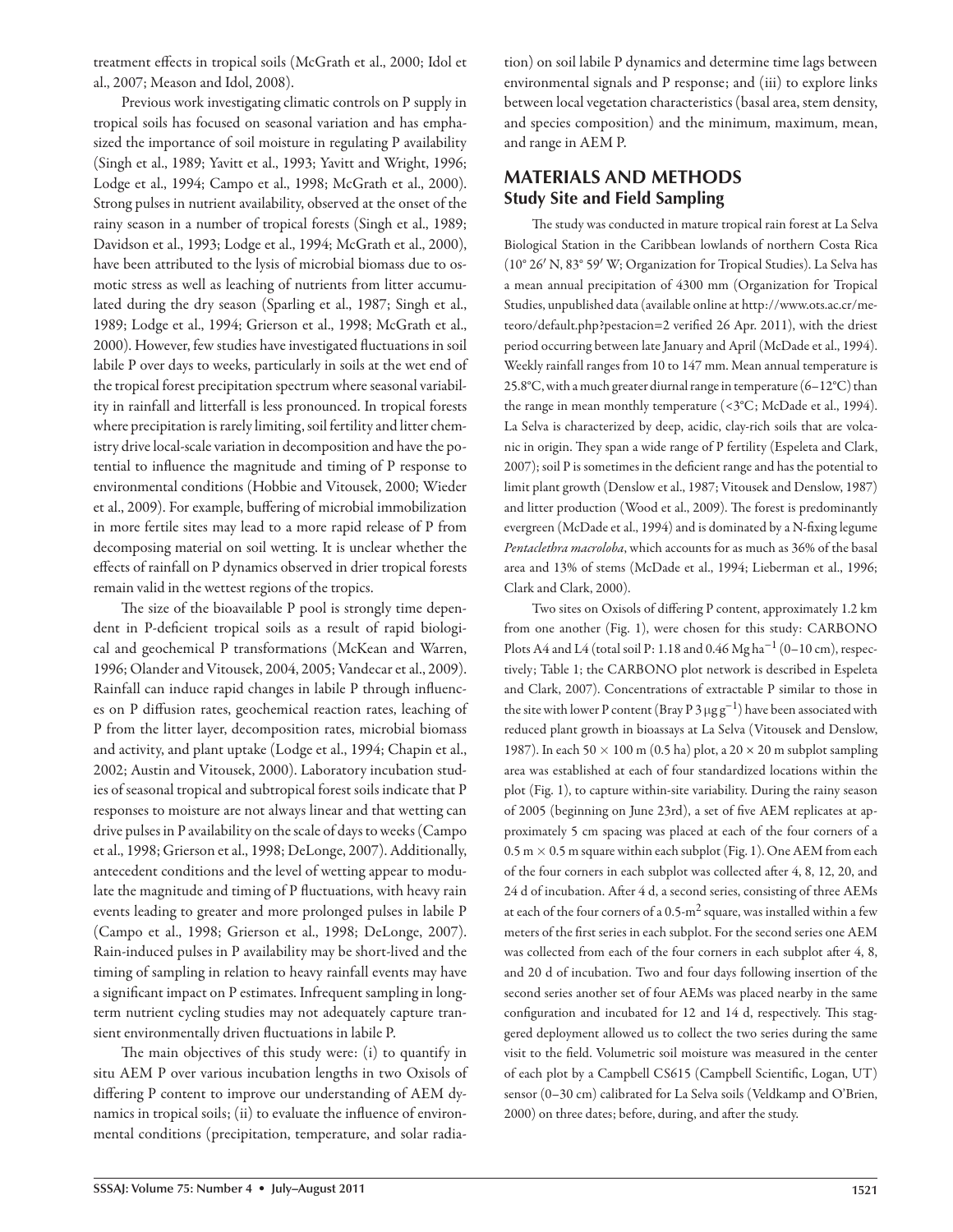

**Fig. 1. Location of study plots and sampling design conducted in mature tropical forest at La Selva Biological Station in the Caribbean lowlands of northern Costa Rica. Samples were collected in a nested design with four 20 × 20 m subplots, numbered 1 through 4, at standardized locations**  within each plot. On 23 June 2005 a set of five anion exchange resin membranes (AEMs) at approximately 5-cm spacing were placed at the corners **of a 0.5-m2 sampling area near to and at a 45°angle from the center of each subplot. One AEM from each of the four corners of the sampling area**  was collected after 4, 8, 12, 20, and 24 d. A second set of three AEMs were placed in the same configuration around a second 0.5-m<sup>2</sup> sampling **area and collected after 4, 8, and 20 d. Two and four days following insertion of the second series another set of four AEMs were placed in the**  same configuration and collected after 12 and 14 d.

## **Anion Exchange Resin Membrane Preparation and Chemical Analysis**

The AEMs were cut into 2.5 by 5.0 cm strips; the equivalent of  $1$  g of dry resin (GE Infrastructure Sensing, Inc. Part Number A R204SZRA; formerly, Ionics part number 204-U-435). Each AEM contains approximately 1 g of dry resin and has the potential to accumulate 272 mg of P. Bright nylon fishing line was sewn onto each membrane so that it could be easily recovered in the field. The AEM strips were rinsed with deionized water (DIW) and presaturated with Cl− using a 1 mol L−1 NaCl solution for at least 24 h before use. The Cl<sup>−</sup> was chosen as the counterion rather than  $\mathrm{HCO}_{3}^{-}$  to minimize effects on soil pH (Cooperband and Logan, 1994; Myers et al., 2005). Membranes were then rinsed with DIW and placed in widemouth bottles filled with DIW just before transportation to the field. Membranes were placed in the soil by making a vertical slit with a knife and then sliding the membrane in, so that it stood vertically just below the soil surface (0- to 5-cm depth). The soil was pressed down and inward around the membrane to ensure maximal contact on both sides. When membranes were recovered they were rinsed in the field with DIW and placed in individual sample bags filled with DIW and brought back to the laboratory before extraction. The AEMs were placed in 50-mL centrifuge tubes and shaken for 2 h with 20 mL of 0.5 mol L<sup>-1</sup> HCl solution. Extractants were frozen in scintillation vials for later analysis. The P concentration of extracts was determined colorometrically using a molybdate blue methodology on

an Alpkem Flow Solution IV Autoanalyzer (OI Analytical; College Station, TX).

## **Vegetation Structure and Composition**

Basal area, stem density, and species composition were tabulated in September–October 2005 for all live stems with a diameter at breast height (DBH) greater than 10 cm within each 400 m<sup>2</sup> subplot (Table 2).

## **Statistical Analyses**

All data were analyzed using SAS Systems for Windows V9.1 (SAS Institute, Inc., Cary, NC). The AEM P values greater than two standard deviations above the mean of all samples (*n* = 260) were considered

| Table 1. Plot surface soil (0- to 10-cm depth) chemical and physi-   |
|----------------------------------------------------------------------|
| cal properties in mature tropical rain forest at La Selva Biological |
| Station, Costa Rica (from Appendix L; Espeleta and Clark, 2007).     |

|                                                             | soil (A4) | Higher P Lower P soil<br>(L4) |
|-------------------------------------------------------------|-----------|-------------------------------|
| pH in $H_2O$ of dry soil                                    | 4.21      | 4.19                          |
| Bulk Density, $g \text{ cm}^{-3}$                           | 0.71      | 0.63                          |
| Effective cation exchange capacity, mmol(+) $kg^{-1}$       | 88.32     | 101.12                        |
| C stocks, Mg ha <sup>-1</sup>                               | 36.46     | 46.14                         |
| N stocks, Mg ha <sup>-1</sup>                               | 3.25      | 3.66                          |
| P stocks, $Mg$ ha <sup>-1</sup>                             | 1.18      | 0.46                          |
| Bray P, $\mu$ g g <sup>-1</sup> (monthly average over 3 yr) | 7.67      | 3.12                          |
| Fe, kg ha <sup>-1</sup>                                     | 36.20     | 44.81                         |
| Al, kg ha <sup><math>-1</math></sup>                        | 461.75    | 455.72                        |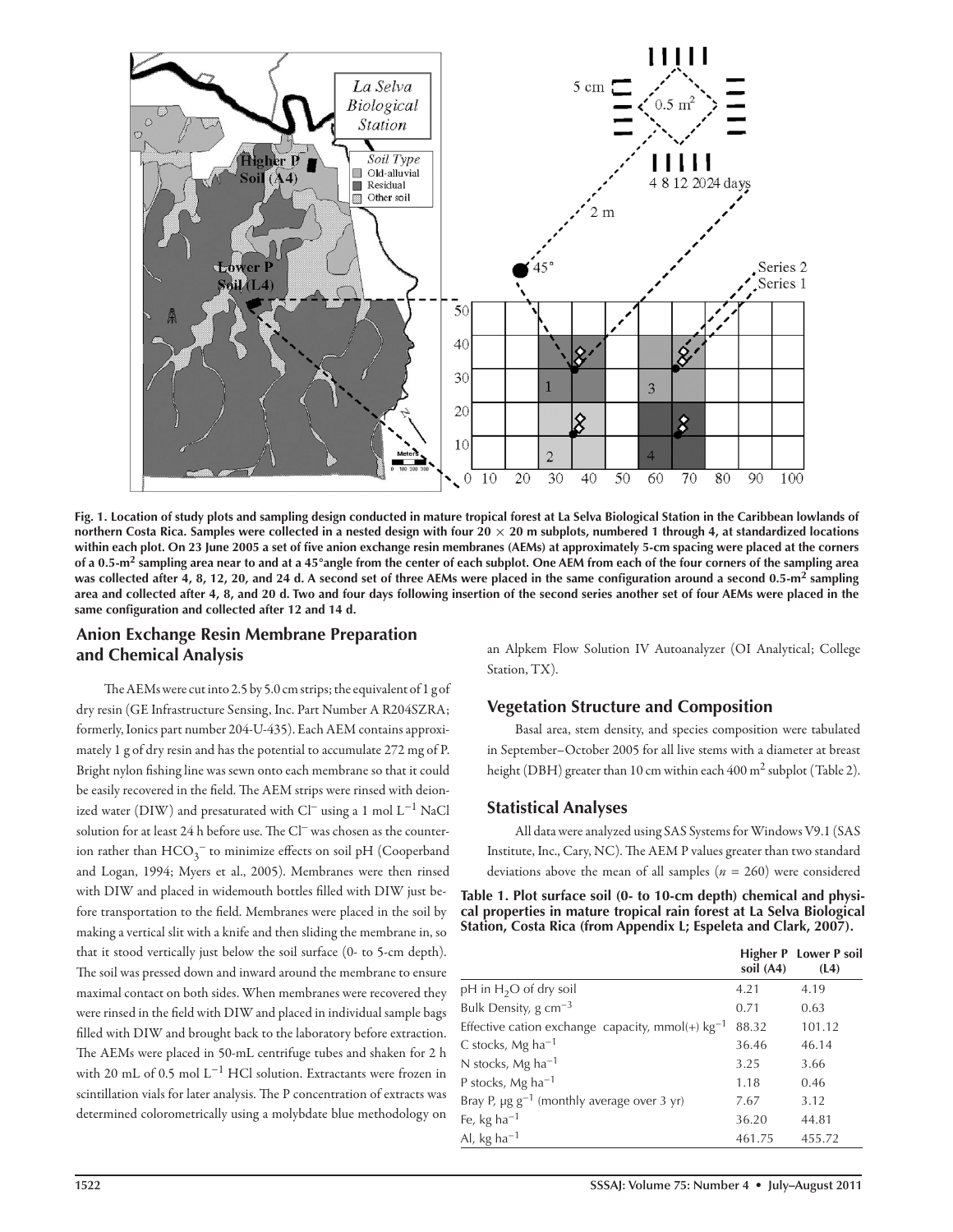| Characteristic                                               | Higher P soil (A4) |                |      |      | Lower P soil (L4) |              |      |      |
|--------------------------------------------------------------|--------------------|----------------|------|------|-------------------|--------------|------|------|
|                                                              | 1                  | $\overline{2}$ | 3    | 4    | 1                 | $\mathbf{2}$ | 3    | 4    |
| Stem density (no. trees per subplot)                         | 10                 | 14             | 16   | 20   | 25                | 20           | 28   | 22   |
| Total basal area, $m^2$ ha <sup>-1</sup>                     | 20.1               | 27.4           | 24.8 | 34.4 | 14.3              | 9.4          | 39.8 | 30.5 |
| Basal area of legumes, m <sup>2</sup> ha <sup>-1</sup>       | 9.9                | 11.9           | 9.3  | 22.5 | 4.3               | 1.1          | 27.4 | 11.0 |
| Basal area of palms, m <sup>2</sup> ha <sup>-1</sup>         | 1.4                | 1.0            | 0.0  | 4.4  | 2.6               | 1.9          | 3.6  | 1.9  |
| Dominant species (% of total basal area)                     |                    |                |      |      |                   |              |      |      |
| Ampelocera macrocarpa Forero & A.H. Gentry<br>Ulmaceae       |                    |                |      |      | 8                 |              |      |      |
| Balizia elegans (Ducke) Barneby & J.W. Grimes<br>Mimosoideae |                    |                |      |      |                   |              | 41   |      |
| Carapa nicaraguensis Audl.<br>Meliaceae                      |                    |                |      |      | 11                |              |      |      |
| Dussia sp.<br>Fabaceae                                       |                    |                |      | 22   |                   |              |      |      |
| Goethalsia meiantha (Donn. Sm.) Burret<br>Tiliaceae          | 32                 |                | 45   |      |                   |              |      |      |
| Inga thibaudiana (DC.)<br>Fabaceae                           |                    |                |      |      | 12                |              |      |      |
| Neea elegans P.H. Allen-vel aff.<br>Nyctaginaceae            |                    |                |      |      | 8                 |              |      |      |
| Pentaclethra macroloba (Willd.) Kuntze<br>Fabaceae           | 47                 | 36             | 18   | 39   | 14                |              | 21   | 33   |
| Protium panamense (Rose) I.M. Johnston<br>Burseraceae        |                    |                |      |      |                   | 12           |      |      |
| Simarouba amara Aubl.<br>Simaroubaceae                       |                    | 19             |      |      |                   |              |      |      |
| Tapirira guianensis Aubl.<br>Anacardiaceae                   |                    |                |      |      |                   |              |      | 10   |
| Trichilia septentrionalis C. DC.<br>Meliaceae                |                    |                |      |      |                   | 12           |      |      |
| Virola koschnyi Warb.<br>Myristicaceae                       |                    |                |      |      |                   | 17           |      |      |
| Virola sebifera Aubl.<br>Myristicaceae                       |                    |                |      |      |                   | 14           |      |      |
| Xylopia sericophylla Standl. & L.O. Williams<br>Annonaceae   |                    |                |      |      |                   |              |      | 16   |

#### **Table 2. Subplot characteristics including vegetation structure and composition in mature tropical rain forest at La Selva Biological Station, Costa Rica.†**

† We measured all trees with a diameter at breast height of ≥10 cm. Each subplot had a total area of 400 m<sup>2</sup>. The basal area from each subplot was scaled up to 1 ha to give units of  $m^2$  ha<sup>-1</sup>.

outliers (*n* = 10) and were not included in any analyses. Residuals of all analyses were checked for normality and homogeneity of variance. Data were log transformed when appropriate to meet the assumptions of analysis of variance (ANOVA). ANOVA was used to determine the effect of incubation length and soil total P content (site) on AEM P. Tukey– Kramer multiple comparison tests were used to determine significant differences between incubation lengths. When a significant effect of soil total P content (site) was found, a separate ANOVA was run for each site to determine the effect of subplot and incubation length on AEM P. To evaluate how P accumulation rate varied with incubation length, a *t* test was used to compare P estimates from one long incubation to the sum of P estimates from a series of shorter incubations covering the same time period (i.e., the sum of AEM P for 4-d incubations in Series 1 and 2 were compared with AEM P for the 8-d incubation in Series 1, see Fig. 2a; five such comparisons were made for each site). The coefficient of variation among replicates within a site ( $11 \le n \le 16$ ; up to four replicates per subplot by four subplots) was calculated for each incubation length to compare spatial variability among sites. Some AEM replicates were not analyzed due to damage or drying in the field, however, each incubation

length was represented by at least 11 AEMs and each subplot within an incubation was always represented by at least two AEMs.

Daily meteorological station data, including daily cumulative rainfall, mean temperature, and cumulative solar radiation were collected by the Organization for Tropical Studies (OTS) (available at http://www. ots.ac.cr/meteoro/default.php?pestacion=2, verified 26 Apr. 2011). Spatially averaged AEM P ( $11 \le n \le 16$ ; up to four replicates per subplot  $\times$  four subplots) was determined for each incubation length by site. This value was regressed against cumulative rainfall, mean temperature, and cumulative solar radiation during 1 up to 24 d before AEM removal from the soil (see Fig. 2a for removal dates). In other words, the climate conditions on the day before removal of AEMs from the soil were regressed against mean AEM P for each respective incubation length. Then climate conditions during the 2 d before AEM removal were summed or averaged and regressed against mean AEM P for each incubation length, and so on, up to 24 d before AEM removal. This resulted in 10 climate-AEM P pairs for each site (Series 1: 4,8,12, 20, and 24 d; Series 2: 4, 8, and 20 d, with an additional 12- and 14-d incubation during Series 2, Fig. 2a) that were used to test for differences in the tim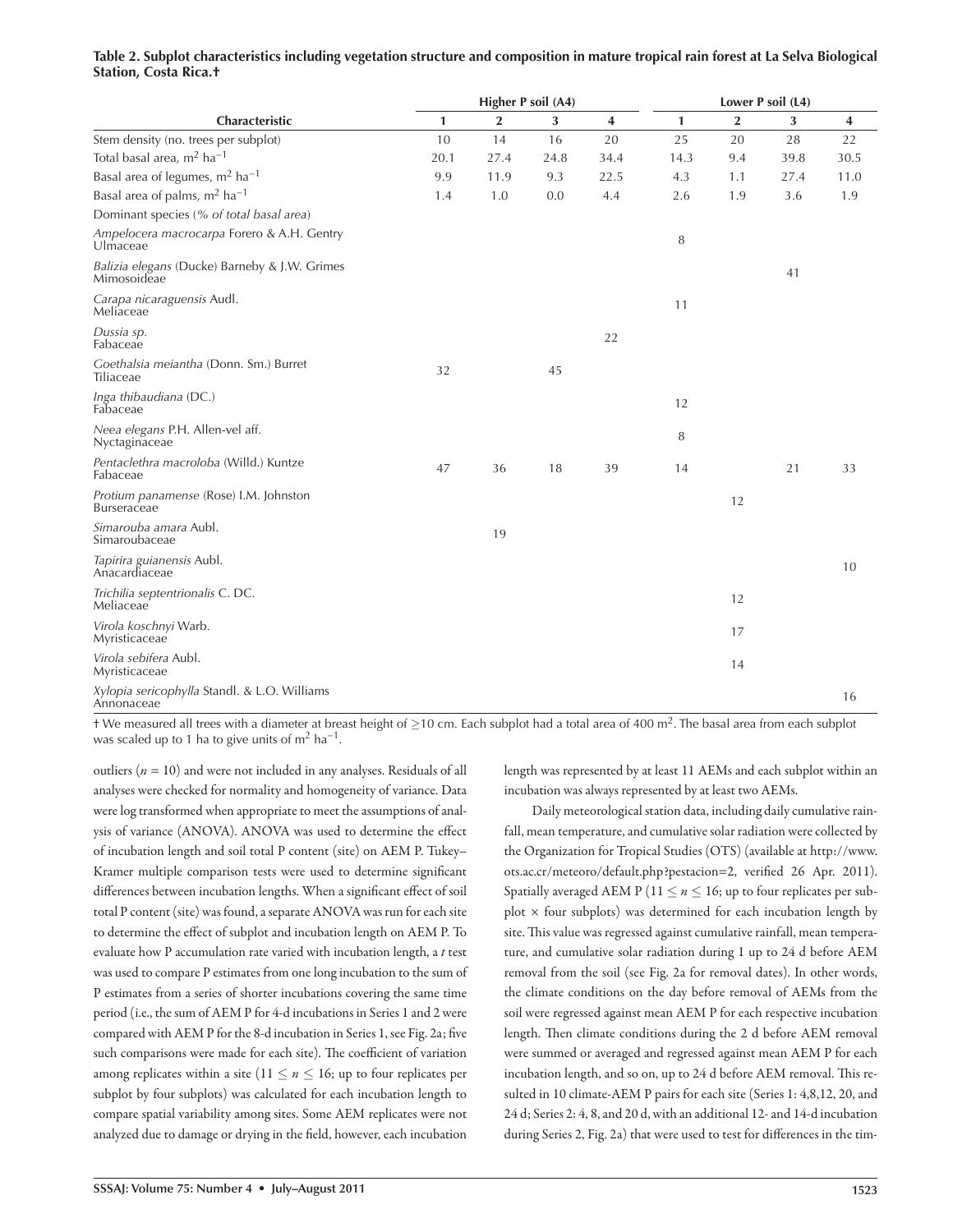ing, magnitude, and direction of P response to environmental signals as a function of total P content. In this case, the incubation length was disregarded as a factor, and the samples were treated simply as moments in time. Stepwise multiple regression was performed to determine if a combination of environmental drivers (rainfall, temperature, and solar radiation) could be used to predict AEM P during 1 up to 24 d before AEM removal from the soil.

Linear regression was used to explore the effect of subplot-level plant basal area, basal area of legumes, basal area of palms, and stem density on minimum, maximum, and average subplot AEM P (average of AEMs from all incubation lengths within a subplot), and range in AEM P over all incubation lengths. Regressions were then run again with average subplot AEM P normalized by site mean AEM P (a *z*-score) so the two plots could be combined in one analysis.

## **RESULTS Soil Total Phosphorus Fertility and Incubation Length Effects**

Over the 24 d, mean AEM P among all incubation lengths ranged from 0.26 to 1.38  $\mu$ g membrane<sup>-1</sup> in the site with higher P content; on average 170% higher than the site with lower P content  $(0.11-0.77 \mu g$  membrane<sup>-1</sup>, Fig. 2d). The range in AEM P values across all incubation periods, once outliers were removed, was 0 to 3.87 µg membrane<sup>-1</sup> in the more P-deficient site and 0 to 4.37  $\mu$ g membrane<sup>-1</sup> in the site with higher P content. The AEM P varied significantly by incubation length ( $F =$ 10.17,  $p < 0.0001$ ) and by total P content (site) (F = 75.97,  $p <$ 0.0001). When sites were tested independently for subplot and incubation length effects, incubation length was a significant driver in both sites (A4: F = 6.36, *p* < 0.0001, L4: F = 5.29, *p*  $= 0.0002$ ), but subplot was not. In the site with higher P content (A4) AEM P increased consistently with incubation length, while in the site with lower P content AEM P was lowest for 8-d incubations, peaked at 14-d incubations and then declined with incubation length. The coefficient of variation  $(CV)$  between replicates within an incubation period (*n* = 16) was on average 110% higher in the site with lower P content. We found that short incubations, particularly 4-d incubations, provided labile P estimates that were quite variable (potentially due to soil disturbance on insertion), while longer AEM incubations were associated with lower coefficients of variation. Longer incubations yielded significantly lower estimates of P availability than a series of shorter deployments covering the same time period in the site with higher P content ( $t = 2.66$ ,  $p = .0281$ , df = 4). However, in the more P-deficient site there was no consistent pattern between P estimated from one long incubation and P estimated from the sum of a series of shorter incubations.

## **Environmental Controls on Anion Exchange Resin Membrane Phosphorus**

In the site with higher P content, AEM P was positively related to cumulative rainfall during the 6 d before AEM removal and up to 13 d prior (though not significant for 11 d prior), as well as 18 and 19 d prior (Fig. 3a). This relationship was stron-



**Fig. 2. (a) Incubation lengths for Series 1 and 2 with solid circles representing removal dates. Environmental conditions before and during the 24-d study: (b) temperature and solar radiation, and (c) rainfall and volumetric soil moisture. (d) Spatially averaged Anion exchange resin membrane-P (AEM-P) values for each incubation length in Series 1and 2 for both sites with error bars representing ±1 standard error. The 12- and 14-d AEM-P values for Series 2 were averaged and plotted on 13 July 2005 when both were extracted (a); actual 12- and 14-d values were also plotted as solid circles for the soil with higher P content and open circles for the soil with lower P content (14-d values are higher than 12-d values for both sites).**

gest for cumulative rainfall during the 6 d before AEM removal  $(r^2 = 0.54, F = 9.52, p = 0.0150, Fig. 4a)$ . In the site with lower P content AEM P was positively related to cumulative rainfall during the 2 d and up to 5 d before AEM removal (Fig. 3a). This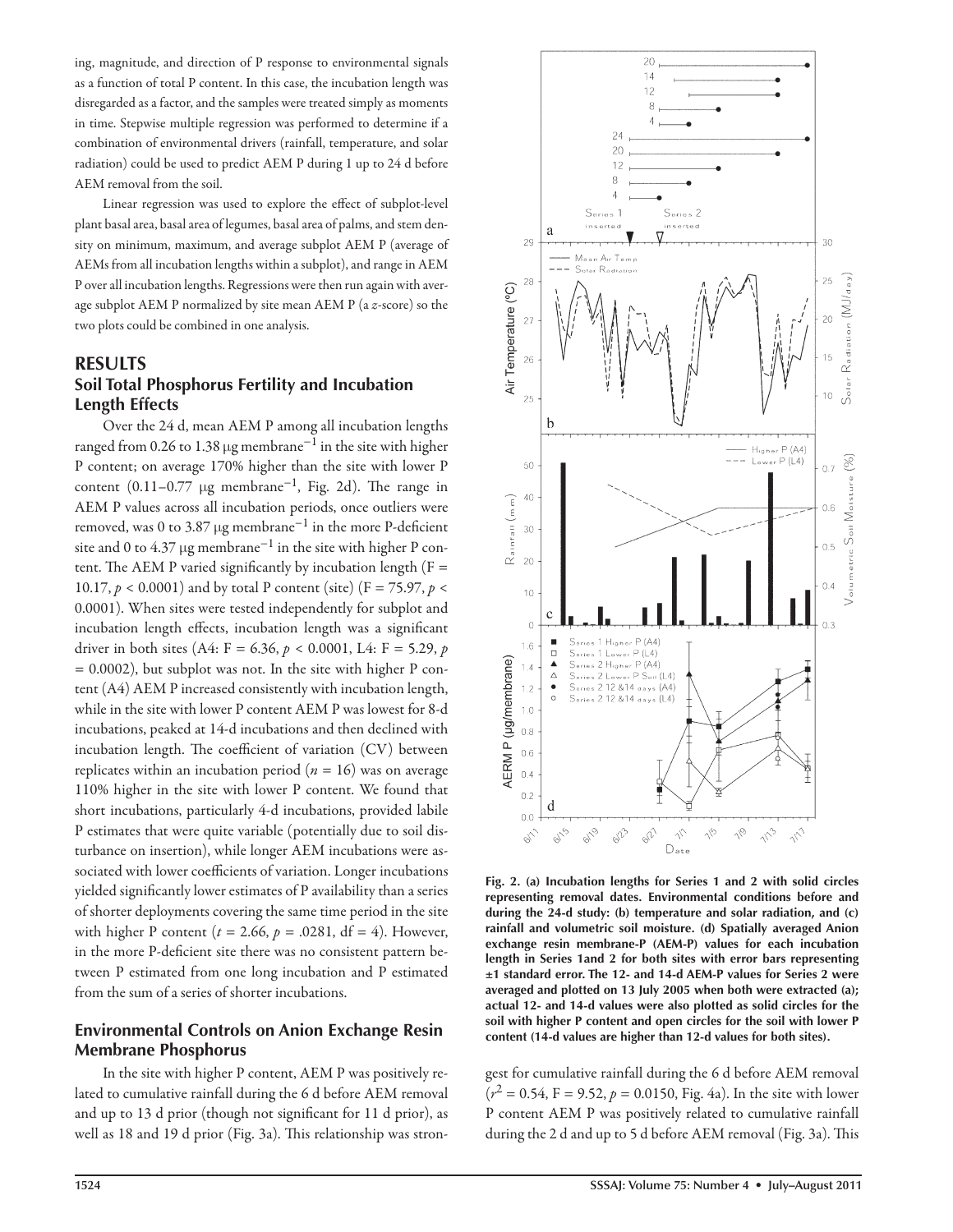

**Fig. 3. The** *r* **2 values from regressions of spatially averaged AEM P for each incubation length as a function of: (a) cumulative rainfall, (b) mean temperature, and (c) cumulative solar radiation, during 1 up to 24 d before AEM removal from the soil**  in both study sites. Dotted lines mark the cutoff for  $r<sup>2</sup>$  values that are significant at **a** *p* **value of <0.05.**

relationship was strongest for rainfall during the 2 d before AEM removal ( $r^2 = 0.48$ , F = 7.49,  $p = 0.0256$ , Fig. 4b).

In the site with higher P content, AEM P was negatively related to mean temperature during the 18 d and up to 24 d before AEM removal (though not significant for 22 d prior, Fig. 3b), with the strongest relationship for 24 d prior ( $r^2$  = 0.55, F  $= 9.66$ ,  $p = 0.0145$ , Fig. 5a). The AEM P was negatively related to cumulative solar radiation during the 23 d before removal (*r*<sup>2</sup>

 $= 0.42$ , F = 5.86,  $p = 0.0417$ , Fig. 3c). The AEM P in the more P-deficient site was positively related to mean temperature during the 5 to 8 d before AEM removal (though not significant for  $6$  d prior, Fig. 3b), with the strongest relationship during the 5 d prior ( $r^2$  = 0.43, F  $= 6.03, p = 0.0396$ , Fig. 5b). The AEM P was positively related to cumulative solar radiation during the 7 to 8 d before AEM removal with the strongest relationship during the 8 d prior ( $r^2 = 0.44$ , F = 6.38, p = 0.0355, Fig. 3c). Mean temperature and cumulative solar radiation were correlated with one another during the study period of June 23 through July 17 ( $r^2$  = 0.75, F = 67.48,  $p < 0.0001$ , Fig. 2b).

In a stepwise multiple regression, 83% of temporal variability in mean AEM P for the site with higher P content was explained by a combination of cumulative rainfall (positively related) and cumulative solar radiation (negatively related) during the 19 d before AEM removal ( $r^2 = 0.83$ , F = 16.73, p = 0.0022). Considering those factors during 18 rather than 19 d prior lowered the variance explained to 77% ( $r^2 = 0.77$ , F = 11.78, p = 0.0058). In the more P-deficient site no combination of factors explained more of the variation than the single factors (cumulative rainfall, mean temperature, and cumulative solar radiation) in the univariate regressions.

#### **Vegetation Structure and Composition Effects**

Subplot-level plant basal area and basal area of legumes, which were correlated with one another  $(r^2 =$ 0.88,  $F = 43.10, p = 0.0006$ , were positively related to average AEM P within each site, although due to the small sample size (four subplots) the relationship was only significant for basal area of legumes in the site with lower P content ( $r^2 = 0.97$ , F = 61.01,  $p = 0.0160$ ). When subplot average AEM P values were normalized for site mean AEM P (*z*-scores), subplot level total basal area explained 74% ( $r^2 = 0.74$ , F = 17.13,  $p = 0.0061$ , Fig. 6a) and basal area of legumes explained 89% ( $r^2 = 0.89$ , F = 46.48, *p* = 0.0005, Fig. 6b) of the variation in normalized AEM P across sites. Stem density and basal area of palms were not significantly related to average AEM P or normalized AEM P. Minimum and maximum AEM P, and range in AEM P over all incubation periods were not related to subplot-level total basal area, basal area of legumes, basal area of palms or stem density.

## **DISCUSSION**

The range in spatially averaged AEM P over our 24-d study (0.11–1.38 mg kg<sup>-1</sup> resin) was comparable with the range reported for monthly 10-d in situ AEM incubations in a P-poor Amazonian agroforest Ultisol over a 14-mo period (0.014–1.62 mg kg<sup>−</sup>1 resin; McGrath et al., 2000). On the whole, our results demonstrate that labile P in tropical soils is sensitive to environmental conditions and is quite variable on a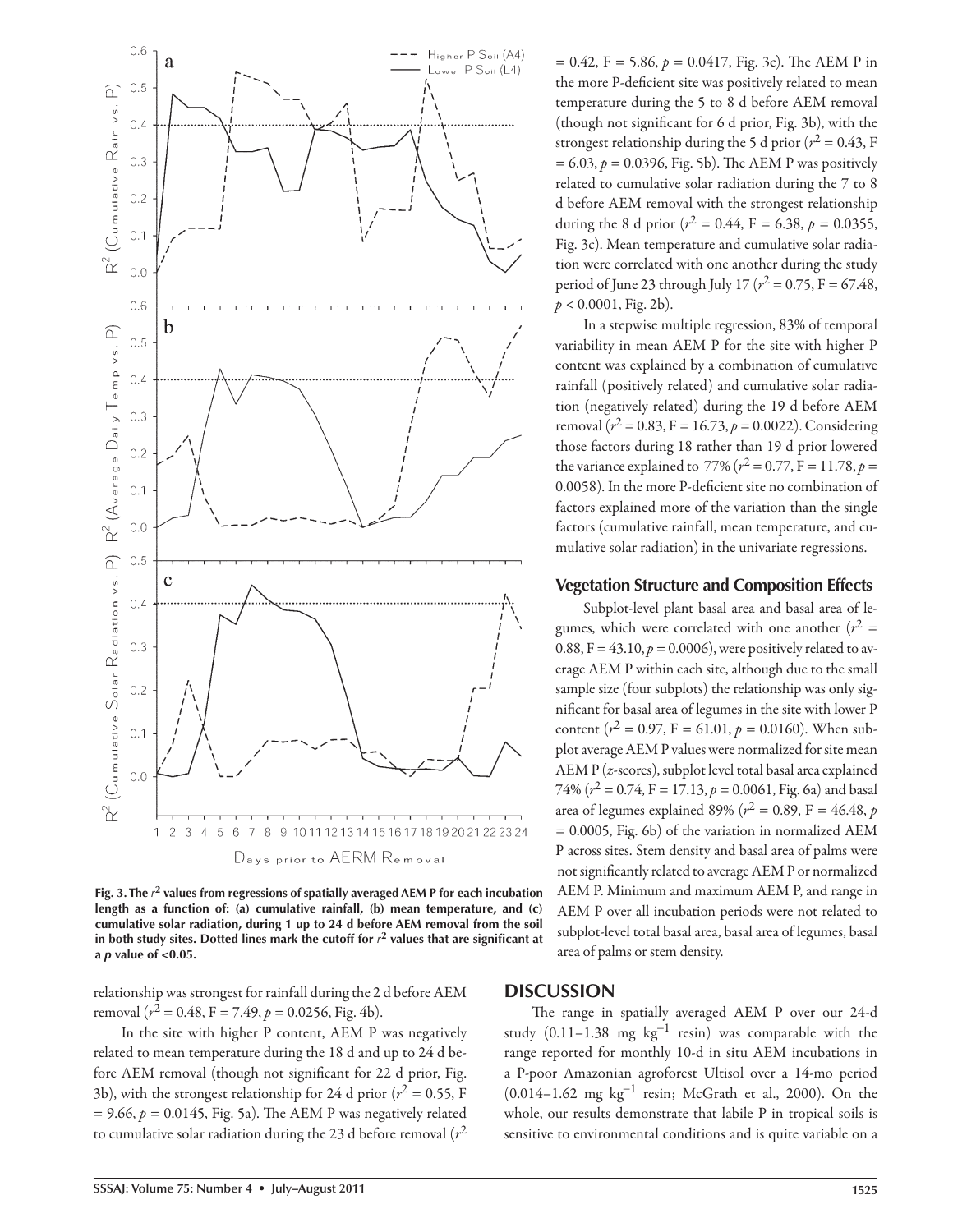![](_page_6_Figure_0.jpeg)

**Fig. 4. Spatially averaged AEM P for each incubation length as a function of cumulative rainfall during: (a) the 6 d before AEM removal in the site with higher P content and (b) the 2 d before AEM removal in the site with lower P content. Number labels indicate incubation lengths.**

submonthly timescale. This work has implications for the methodological design of long-term P cycling studies and suggests that infrequent soil P measurements may not adequately capture environmentally driven variability in labile P.

Our study design of deploying two overlapping series of incubations in soils of contrasting P fertility allowed us to address a number of questions about the effects of incubation length on AEM P estimates in tropical forest soils. Congruent with previous investigations of AEM P dynamics under field conditions in P-deficient soils, our overlapping series of incubations revealed nonlinear AEM accumulation (Drohan et al., 2005; Meason and Idol, 2008). Although AEMs in the site with higher P content appeared to accumulate ions throughout the 24-d study, the rate of P accumulation declined such that a series of short incubations always yielded higher P estimates than one long incubation covering the same time period. In contrast, AEMs in the more P-deficient site did not continue to accumulate P throughout the study, but peaked at 14 d and subsequently declined, which seems to indicate AEMs were acting as dynamic exchangers. Our findings support the interpretation of in situ AEM P as an equilibrium estimate of labile P that integrates soil sorption capacity and biological demand, rather than an estimate of gross P flux through the available pool during the incubation.

To choose an appropriate AEM incubation length for P cycling studies in tropical soils, it is important to know when AEMs transition from being infinite sinks to dynamic exchangers of P. There is no standard length for AEM incubations and those reported in the literature range from hours to longer than 6 mo. The time needed for AEMs to equilibrate with soil labile nutrient pools appears to be site-specific, ranging from 2 wk to possibly longer than 24 d in our soils. Given that incubation length can affect the detection and magnitude of treatment effects (Meason and Idol, 2008), optimum periods of burial should be chosen carefully based on preliminary testing of the soils under study. Despite site-specific differences in incubation length effects, AEMs were able to detect fine-scale temporal and spatial variation in in situ P availability associated with environmental conditions and vegetation characteristics.

Multiple regression analysis revealed that up to 83% of the temporal variation in labile P could be explained by environmental conditions over days to weeks. However, the timing and in some cases the direction of labile P responses to environmental conditions differed as a function of total P status. Despite

![](_page_6_Figure_7.jpeg)

**Fig. 5. Spatially averaged AEM P for each incubation length as a function of mean temperature during (a) the 24 d before AEM removal in the site with higher P content and (b) the 5 d before AEM removal in the site with lower P content. Number labels indicate incubation lengths.**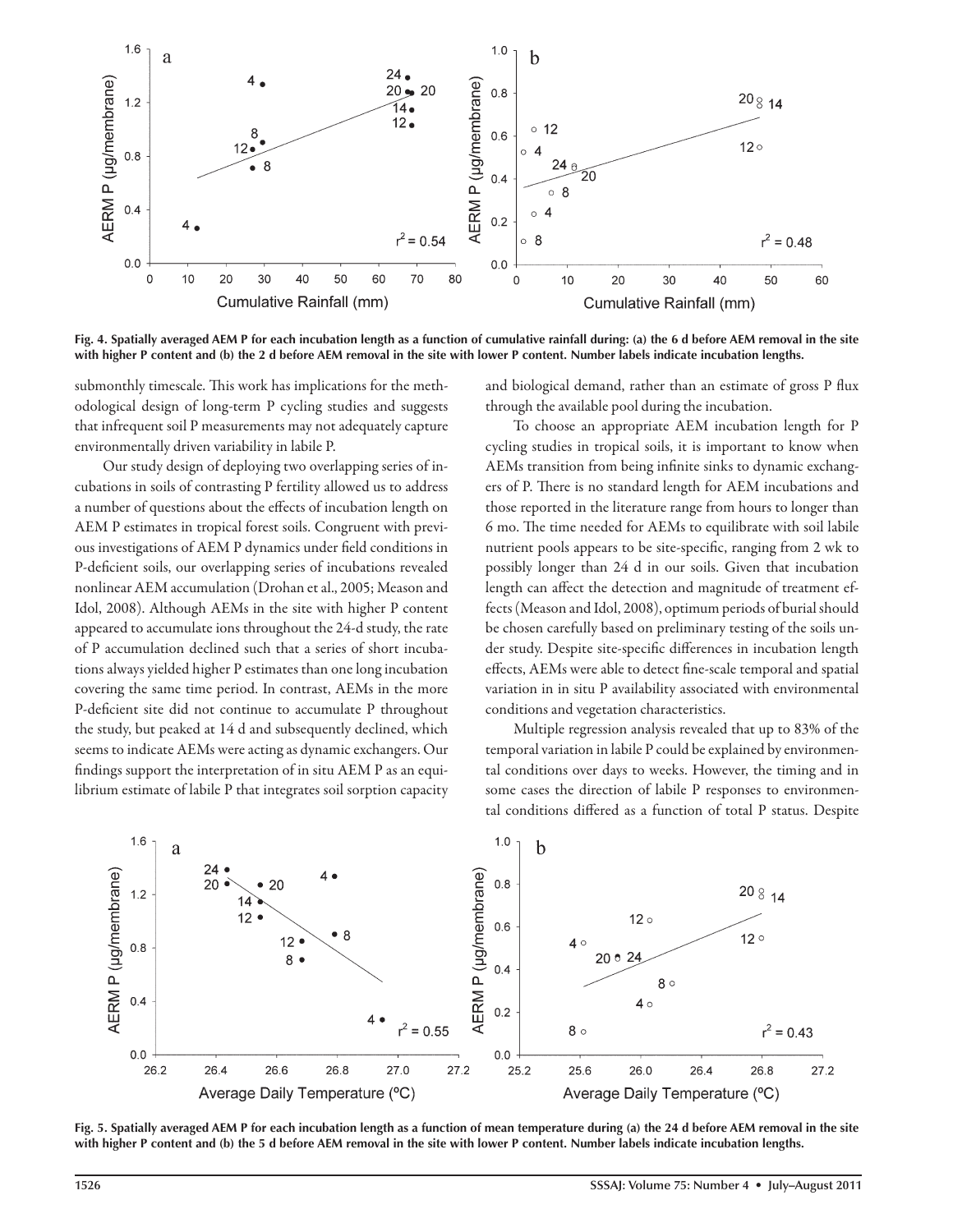![](_page_7_Figure_0.jpeg)

**Fig. 6. Subplot level: (a) total plant basal area and (b) basal area of legumes for Plot A4 (solid) and L4 (open) versus normalized mean subplot AEM P across all incubation lengths.**

consistently high soil moisture (50–66%) throughout the study, the factor that best explained variability in AEM P was rainfall, which was positively associated with labile P in both sites. Although, soil saturation can lead to anoxic conditions that slow decomposition (Schuur and Matson, 2001), recent evidence suggests that leaching of dissolved organic matter from litter and potentially nutrient mineralization may increase with rainfall up to very high levels of precipitation (Cleveland et al., 2006; Wieder et al., 2009). Although we can only speculate about the mechanisms driving the patterns we observed in AEM P, it is possible that P solubilization associated with iron reduction in anoxic microsites may have contributed to greater P availability with increasing rainfall (Miller et al., 2001; Wright et al., 2001; Peretyazhko and Sposito, 2005; Chacon et al., 2006). Our results demonstrate that rainfall patterns in wet tropical forests generate variability in labile P on the timescale of days to weeks, however, further research is needed to determine how the mechanisms driving this relationship differ from those in drier tropical soils.

Across a range in rainfall conditions (five different removal dates, see Fig. 2a), we found that the less fertile soil exhibited a more immediate response to rainfall, with the strongest coupling between rainfall and AEM P in the range of 2 to 5 d before AEM removal from the soil as opposed to 6 to 13 and 18 to 19 d in the site with higher P content. Given that our sites experienced similar environmental conditions during the study, differences in the timing of P responses to rainfall are likely the result of biological controls. The more rapid response in the P-poor soil is at odds with our hypothesis that microbial immobilization may lead to a delayed response to environmental drivers in less fertile soils. An alternative explanation is that greater microbial and plant production of phosphatase in the P-poor soil may lead to more rapid release of P from soil organic material as soil moisture increases. An influence of soil moisture on the production and the activity of phosphatase enzymes has been reported in a number of ecosystems, however, these results are quite variable and more research is needed to identify any potential phosphotase

effect (Chen et al., 2003; Criquet et al., 2004; Yavitt et al., 2004; Sowerby et al., 2005).

The size and intensity of rainfall events has a strong influence on subsequent microbial contributions to labile P (Yang and Insam, 1991; Lodge et al., 1994; Campo et al., 1998). Campo et al. (1998), using a lab incubation of dry tropical forest soils collected during the wet season, found that microbial immobilization of P was stimulated by a 30-mm simulated rainfall event but not a 10-mm event. The one very large rain event  $(47.8 \text{ mm on } 10)$ 12 July 2005 that occurred during our study marked a divergence in P patterns in our two sites. This event was followed by a temporary increase in AEM P (captured in both the Series 1- to 20-d incubation and the Series 2- to 12- and 14-d incubations) in both sites, followed by a decline in labile P (captured in both the Series 1- to 24-d incubation and the Series 2- to 20-d incubation) in the more P-poor site. No corresponding decrease in AEM P was observed in the site with higher P content. Given that the importance of biological controls on labile P dynamics increases as P availability declines (McGill and Cole, 1981; Walbridge, 1991; Dakora and Phillips, 2002; Olander and Vitousek, 2004, 2005; Barroso and Nahas, 2005) greater biological demand in the more P deficient site may explain this observation.

Temperature, one of the primary regulators of microbial activity, is known to influence many processes relating to nutrient availability and plant uptake. Under field conditions and in lab incubation studies positive effects of temperature on labile P have been observed, although they tend to be less important than moisture effects (Yang et al., 1991; McKean and Warren, 1996; Vandecar et al., 2009). We found that labile P responded positively to temperature (and solar radiation) in the more P-deficient site, during the 5 to 8 d before AEM removal. However, labile P declined with temperature (and solar radiation) in the site with higher P content, during the 18 to 24 d before AEM removal. Given that temperature and solar radiation covaried during the study, our ability to distinguish their relative influences on P patterns is limited. Greater microbial controls over P dynamics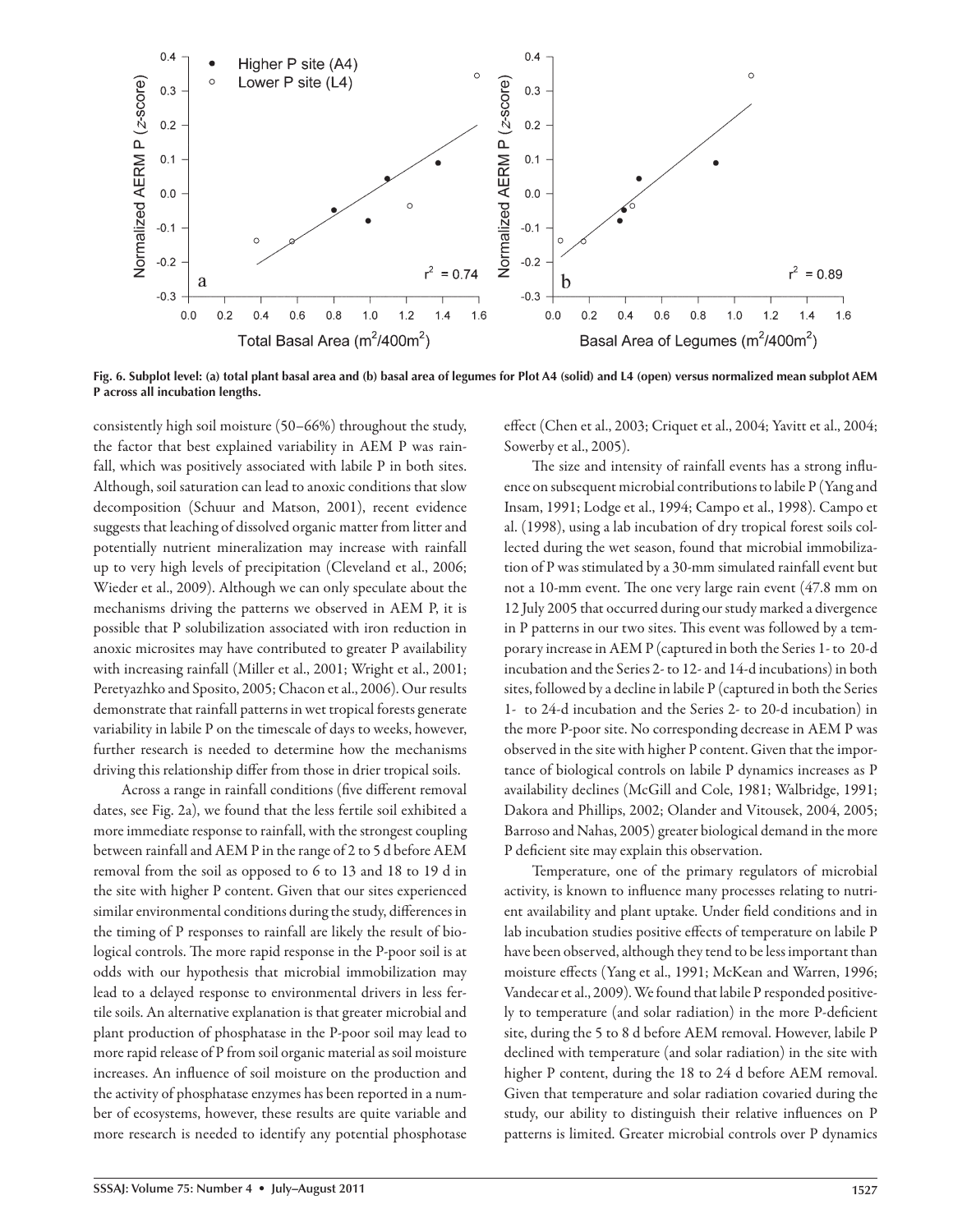in the more P-deficient site is consistent with the positive and more immediate response to temperature, on AEM P patterns observed there.

Vegetation structure at the subplot-scale appeared to play a role in driving spatial heterogeneity in mean soil labile P, such that higher basal area was associated with higher mean P availability in both sites. These results should be viewed with caution given the small sample size (eight subplots), however, this relationship has been reported previously, on a similar spatial scale (tens of meters), at a different site in this forest (Vandecar et al., 2009). Evidence of rhizosphere-enhanced mineralization of P from soil organic matter has been detected by AEMs in greenhouse soil incubations ( Johnson et al., 2007). Vegetation-driven local P enrichment of surface soils may also be attributed to uptake of P from deeper soil layers, that is subsequently deposited on the forest floor as litter. Litterfall inputs, which correlate well with within-stand basal area at La Selva, (Lawrence unpublished data,200–2002), represent one of the primary sources of plant available P. Legume species common in tropical forests may also contribute to local P enrichment by releasing more phosphatase into the soil than non-legume species to support N-fixation (Houlton et al., 2008). Total basal area and basal area of legumes (which were correlated with one another) explained 74 and 89% of the variation in mean AEM P among subplots, respectively.

## **ACKNOWLEDGMENTS**

This research was supported by the National Science Foundation under Grant BE/CBC ID 0421178. Deborah Clark was partially supported by the NSF LTREB grant DEB-0841872 during preparation of this manuscript. We thank the Organization for Tropical Studies, Julio Contreras, and Ashley Morrow for field and laboratory assistance; Paolo D'Odorico, Howard Epstein, and Megan McGroddy for comments on the manuscript.

### **REFERENCES**

- Austin, A.T., and P.M. Vitousek. 2000. Precipitation, decomposition and litter decomposability of Metrosideros polymorpha in native forests of Hawai'i. J. Ecol. 88:129–138. doi:10.1046/j.1365-2745.2000.00437.x
- Barroso, C.B., and E. Nahas. 2005. The status of soil phosphate fractions and the ability of fungi to dissolve hardly soluble phosphates. Appl. Soil Ecol. 29:73–83. doi:10.1016/j.apsoil.2004.09.005
- Campo, J., V.J. Jaramillo, and J.M. Maass. 1998. Pulses of soil phosphorus availability in a Mexican tropical dry forest: Effects of seasonality and level of wetting. Oecologia 115:167–172. doi:10.1007/s004420050504
- Chacon, N., W.L. Silver, E.A. Dubinsky, and D.F. Cusack. 2006. Iron reduction and soil phosphorus solubilization in humid tropical forest soils: The roles of labile carbon pools and an electron shuttle compound. Biogeochemistry 78:67–84. doi:10.1007/s10533-005-2343-3
- Chapin, F.S., P.A. Matson, and H.A. Mooney. 2002. Principles of terrestrial ecosystem ecology. Springer Science and Business Media, New York.
- Chen, C.R., L.M. Condron, M.R. Davis, and R.R. Sherlock. 2003. Seasonal changes in soil phosphorus and associated microbial properties under adjacent grassland and forest in New Zealand. For. Ecol. Manage. 177:539–557. doi:10.1016/S0378-1127(02)00450-4
- Clark, D.B., and D.A. Clark. 2000. Landscape-scale variation in forest structure and biomass in a tropical rain forest. For. Ecol. Manage. 137:185–198. doi:10.1016/S0378-1127(99)00327-8
- Cleveland, C.C., S.C. Reed, and A.R. Townsend. 2006. Nutrient regulation of organic matter decomposition in a tropical rain forest. Ecology 87:492– 503. doi:10.1890/05-0525
- Cooperband, L.R., and T.J. Logan. 1994. Measuring in-situ changes in labile soil-phosphorus with anion-exchange membranes. Soil Sci. Soc. Am. J. 58:105–114. doi:10.2136/sssaj1994.03615995005800010015x
- Criquet, S., E. Ferre, A.M. Farnet, and J. Le petit. 2004. Annual dynamics of phosphatase activities in an evergreen oak litter: Influence of biotic and abiotic factors. Soil Biol. Biochem. 36:1111–1118. doi:10.1016/j. soilbio.2004.02.021
- Dakora, F.D., and D.A. Phillips. 2002. Root exudates as mediators of mineral acquisition in low-nutrient environments. Plant Soil 245:35–47. doi:10.1023/A:1020809400075
- Davidson, E.A., P.A. Matson, P.M. Vitousek, R. Riley, K. Dunkin, G. Garcia-Mendez, and J.M. Maass. 1993. Processes regulating soil emissions of NO and  $N_2O$  in a seasonally dry tropical forest. Ecology 74:130-139. doi:10.2307/1939508
- DeLonge, M.S. 2007. Hydrologically influenced feedbacks between phosphorus and vegetation in dry tropical forests. M.S. Thesis, University of Virginia, Dep. of Environ. Sci., Charlottesville, VA.
- Denslow, J.S., P.M. Vitousek, and J.C. Schultz. 1987. Bioassays of nutrient limitation in a tropical rain-forest soil. Oecologia 74:370–376. doi:10.1007/BF00378932
- Drohan, P.J., D.J. Merkler, and B.J. Buck. 2005. Suitability of the plant root simulator probe for use in the Mojave Desert. Soil Sci. Soc. Am. J. 69:1482–1491. doi:10.2136/sssaj2004.0377
- Espeleta, J.F., and D.A. Clark. 2007. Multi-scale variation in fine root biomass in a tropical rain forest: A seven year study. Ecol. Monogr. 77:377–404. doi:10.1890/06-1257.1
- Grierson, P.F., N.B. Comerford, and E.J. Jokela. 1998. Phosphorus mineralization kinetics and response of microbial phosphorus to drying and rewetting in a Florida spodosol. Soil Biol. Biochem. 30:1323–1331. doi:10.1016/S0038- 0717(98)00002-9
- Hobbie, S.E., and P.M. Vitousek. 2000. Nutrient limitation of decomposition in Hawaiian forests. Ecology 81:1867–1877. doi:10.1890/0012- 9658(2000)081[1867:NLODIH]2.0.CO;2
- Houlton, B.Z., Y.P. Wang, P.M. Vitousek, and C.B. Field. 2008. A unifying framework for dinitrogen fixation in the terrestrial biosphere. Nature 454:327–330. doi:10.1038/nature07028
- Idol, T., P.J. Baker, and D. Meason. 2007. Indicators of forest ecosystem productivity and nutrient status across precipitation and temperature gradients in Hawaii. J. Trop. Ecol. 23:693–704. doi:10.1017/ S0266467407004439
- Johnson, D.W., F.A. Dijkstra, and W. Cheng. 2007. The effects of *Glycine max* and *Helianthus annuus* on nutrient availability in two soils. Soil Biol. Biochem. 39:2160–2163. doi:10.1016/j.soilbio.2007.01.036
- Krause, H.H., and D. Ramlal. 1987. In situ nutrient extraction by resin from forested, clear-cut and site-prepared soil. Can. J. Soil Sci. 67:943–952. doi:10.4141/cjss87-089
- Lieberman, D., M. Lieberman, R. Peralta, and G.S. Harshorn. 1996. Tropical forest structure and composition on a large-scale altitudinal gradient in Costa Rica. J. Ecol. 84:137–152. doi:10.2307/2261350
- Lodge, D.J., W.H. McDowell, and C.P. McSwiney. 1994. The importance of nutrient pulses in tropical forests. Trends Ecol. Evol. 9:384–387. doi:10.1016/0169-5347(94)90060-4
- McDade, L.A., K.S. Bawa, H.A. Hespenheide, and G.S. Hartshorn. 1994. La Selva: Ecology and Natural history of a neotropical rain forest. The Univ. of Chicago Press, Chicago, IL.
- McGill, W.B., and C.V. Cole. 1981. Comparative aspects of cycling of organic C, N, S and P through soil organic matter. Geoderma 26:267–286. doi:10.1016/0016-7061(81)90024-0
- McGrath, D.A., N.B. Comerford, and M.L. Duryea. 2000. Litter dynamics and monthly fluctuations in soil phosphorus availability in an Amazonian agroforest. For. Ecol. Manage. 131:167–181. doi:10.1016/S0378- 1127(99)00207-8
- McKean, S.J., and G.P. Warren. 1996. Determination of phosphate desorption characteristics in soils using successive resin extractions. Commun. Soil Sci. Plant Anal. 27:2397–2417. doi:10.1080/00103629609369711
- Meason, D.F., and T.W. Idol. 2008. Nutrient sorption dynamics of resin membranes and resin bags in a tropical forest. Soil Sci. Soc. Am. J. 72:1806–1814. doi:10.2136/sssaj2008.0010
- Menon, R.G., S.H. Chien, and L.L. Hammond. 1990. Development and evaluation of the PI soil test for plant-available phosphorus. Commun.